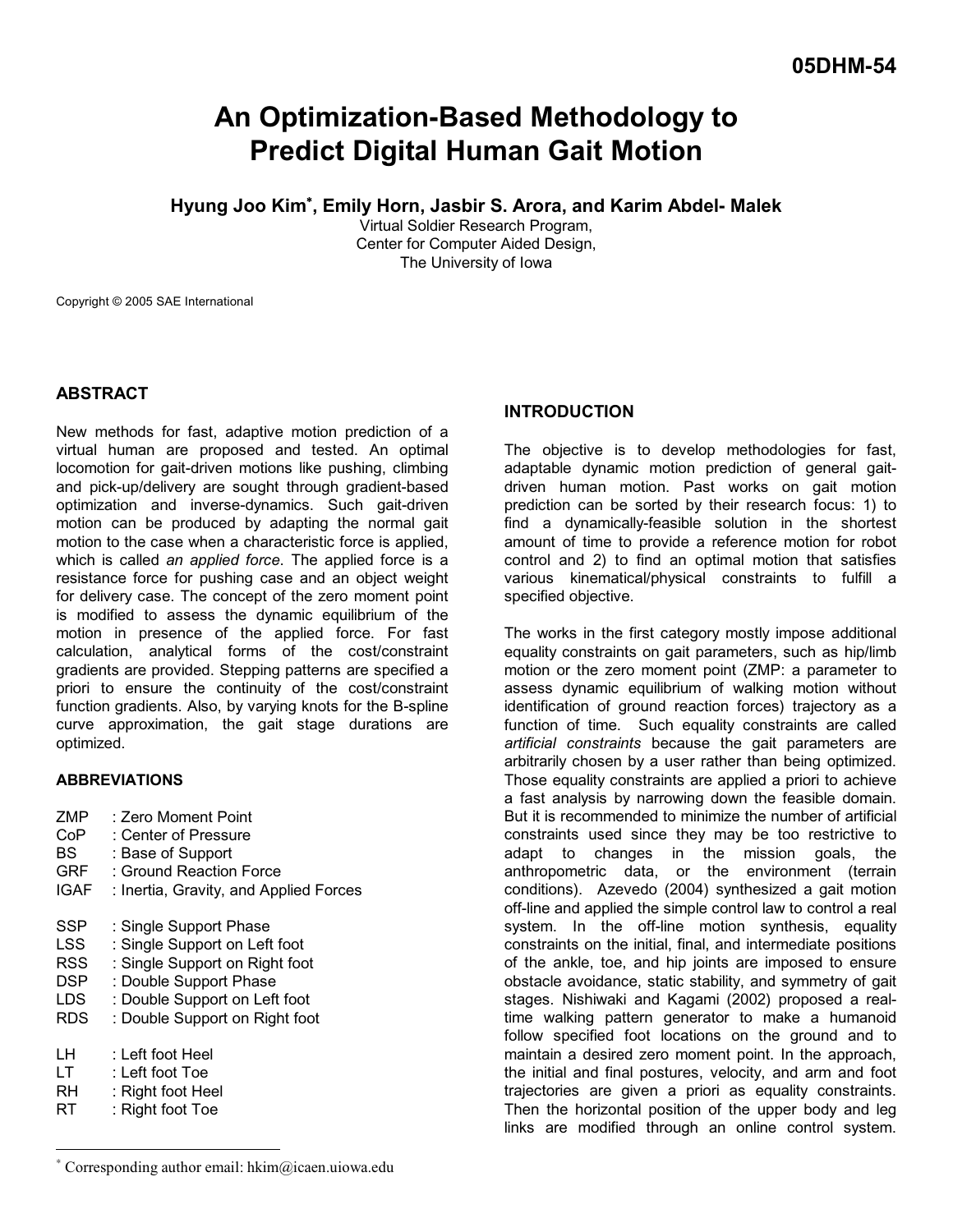Kuffner (2002) employed a randomized search strategy based on "Rapidly-exploring Random Trees" to find dynamically stable trajectories. In the approach, the collision-free, statically stable, kinematical path is first determined and then adjusted iteratively to a dynamic trajectory. They use an online balance compensation scheme that enforces constraints upon the center of gravity projection and the ZMP trajectory in order to maintain overall dynamic stability.

The works in the second category search for the best solution that achieves user-specified objective. Inverse dynamics combined with optimization is a popular method to solve for optimal human motion. In the framework, the displacement field is first given by optimization. The unbalance of the given displacement field and the force field is evaluated through differential algebraic equation and is imposed as a constraint in the optimization problem. The work by Lo (2002) provides good theoretical background for such human motion prediction strategy even if it does not cover gait motion. He used quasi-Newton nonlinear programming techniques to determine the human motion that minimizes the actuating joint torques. The design variables were the control points for the cubic B-spline approximation of joint angle profiles. Chevallereau (2001) planned a walking and running motion using the Pontryagin Maximum Principle to determine the coefficients of a polynomial approximation for profiles of the pelvis translations and joint angle rotations. Walking is considered a combination of successive single support phases (SSPs) with instantaneous double support phases (DSPs) defined by passive impact. Flying (no support) is composed of stance and flight phases followed by passive impact. Saidouni and Bessonet (2003) solved for cyclic, symmetric gait motion of a nine degree of freedom model that moves in the sagittal plane. A cyclic, symmetric gait motion is composed of repeated gait stages with SSPs and DSPs that are symmetric when the left and right feet change roles. The control points for the B-spline curves along with the time durations for the gait stages (of SSP and DSP) are optimized to minimize the actuating torque energy. By adopting the time durations as design variables both the motion for the single support and for the double support are simultaneously optimized using a global optimization technique. The precedent works using optimization focused on normal human gait motion such that analysis of single gait stage was enough.

For the prediction of general gait-driven motions that are non-cyclic, non-repetitive, and non-symmetric, fast and adaptive motion prediction methods are needed. The fundamental difficulty specific to predicting gait motion resides in the calculation of the ground reaction force on the feet. Proper ground reaction forces should be in coordinate with the inertia forces due to body motion and gravity forces such that they satisfy dynamic equilibrium. Using the ZMP, one can easily check the dynamic equilibrium of a walking motion without calculation of ground reaction force or actuating joint forces. The

original concepts date back thirty-five years and recent literature re-examined the concepts either for clarification or extension [Gowami (1999); Vukobratovi and Borovac (2004); Sardin and Bessonnet (2004)]. In this study, the same concept is used but is modified further to incorporate the effect of applied forces on walking. For instance, the motion of pushing a box on a rough floor can be modeled as a biped walking against a resistant, applied force on shoulder. The applied force is equivalent to the constant friction force between the ground and the box and, transferred to the shoulder. The following section will cover the derivation of the modified zero moment point with applied loads.

Since this study develops a new optimization formulation for predicting a general gait-driven motion that is noncyclic and thus has multiple gait stages, computational cost is higher than that of a single SSP or DSP of a cyclic gait. So, analytical gradients for the cost/constraints are needed to achieve a fast convergence. And the stepping pattern is imposed as an artificial constraint to help quicken convergence. This constraint specifies how many steps the biped takes during the gait motion and the sequence of those steps. We assume that a normal stepping follows the repeated sequence of pattern as: 1) single support on the left foot (LSS); 2) double support with the right foot in the front (RDS) when the right foot heel and the left foot toe are on the ground; 3) single support on the right foot (RSS); 4) double support with left foot in the front (LDS) when the left foot heel and the right foot toe are on the ground. Though the stepping pattern control is an artificial constraint, it is easier to figure out and more general than other artificial constraints such as those on the zero moment trajectory or limb motion. In addition to the stepping pattern control, stage durations are optimized by employing the knots as design variables. The knots determine the B-spline curve approximation of displacement field along with the control points.

# **ANALYSIS**

# ZERO MOMENT POINT

This section derives a modified formulation of ZMP that can assess the the dynamic equilibrium of general gaitdriven motions in presence of applied force by the relative location of ZMP to a base of support (BS). The BS is a least line segment includes all the foot points on the ground  $(\Gamma_{\text{BS}})$  in Figure 1).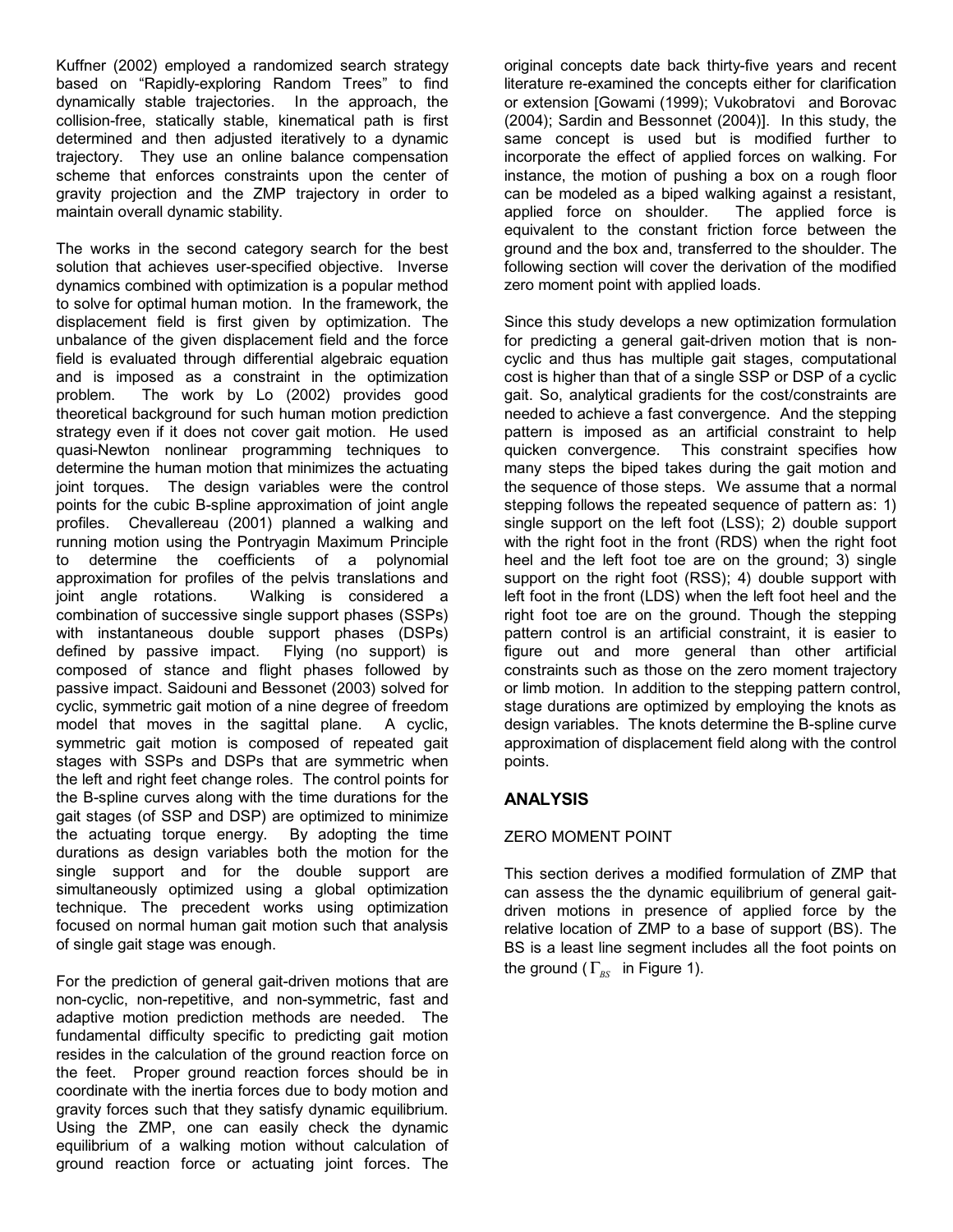

Figure 1. Base of support (BS): (a) SSP and (b) DSP. The black dot denotes foot-point on ground.

#### Derivation of Modified Zero Moment Point

Before derivation of modified ZMP, the original concept of ZMP for the case without any applied forces is briefly described in the following section (italic font), which refers to the literature by Sardin and Bessonnet (2004).



Figure 2. Forces acting on a walking biped. The forces include ground reaction forces, gravity force, inertia forces and applied forces.

Let us sort the forces acting on a walker into two categories: 1) ground contact force on foot; and 2) noncontact forces on body such as inertia, gravity forces. A center of pressure (CoP) is a special point of action for the contact force and, a ZMP for the non-contact forces: The CoP is defined as a point on ground about which the tipping moment by the contact force is zero. The tipping moment is defined as component of the moment that is tangential to ground plane. Meanwhile, ZMP is a point on the ground about which the tipping moment due to noncontact force is zero. For the balance of the tipping moment on the body by the forces, two point CoP and ZMP should coincide each other. Otherwise, when measured at either point, resultant tipping moment by the forces becomes nonzero. And thus, it violates the dynamic equilibrium. Furthermore, by the unilaterality condition of pressure forces (normal component of contact forces to ground plane) that the force between foot and ground is not attractive but repulsive, the CoP lies within the BS. By its coincidence with CoP, the ZMP should also be within the BS.

The expression for a modified ZMP location with applied force acting on the body can be derived as follows. Assume that the applied force is a non-contact force and so the non-contact forces include inertia forces, gravity forces, and applied forces (shortly, IGAF). The resultant force by IGAF is:

$$
\mathbf{R}^{IGAF} = m\mathbf{g} - m\mathbf{a}_G + \mathbf{\varphi} \tag{1}
$$

where *m* is the total mass of the biped; **g** is the acceleration of gravity; *G* is the center of mass (CoM) of the biped;  $\mathbf{a}_c$  is the acceleration of  $G$ ;  $\varphi$  is an applied force at body point *B* .

The resultant moment by IGAF about the ZMP ( *D* - a red square in Figure 2) is given as:

$$
\mathbf{M}_{D}^{IGAF} = \mathbf{D}\mathbf{G} \times m\mathbf{g} - \mathbf{D}\mathbf{G} \times m\mathbf{a}_{G} - \dot{\mathbf{H}}_{G} + \mathbf{D}\mathbf{B} \times \mathbf{\varphi} + \mathbf{\mu}_{B} \quad (2)
$$

where  $\mathbf{H}_{G}$  is the rate of angular momentum at  $G$ ;  $\boldsymbol{\mu}_{B}$  is applied moment at body point B.

Let us consider any point on the ground plane (O in Figure 2), then the resultant moment about the point is:

$$
\mathbf{M}_{O}^{IGAF} = \mathbf{OG} \times m\mathbf{g}_{G} - \mathbf{OG} \times m\mathbf{a}_{G} - \dot{\mathbf{H}}_{G} + \mathbf{OB} \times \varphi + \mathbf{\mu}_{B} \quad (3)
$$

Then, the Equation (2) is rewritten as:

$$
\mathbf{M}_{D}^{IGAF} = \mathbf{M}_{O}^{IGAF} - \mathbf{OD} \times \mathbf{R}^{IGAF}
$$
 (4)

From the condition that the tripping moment by the IGAF measured at the ZMP is zero:

$$
\mathbf{n} \times \mathbf{M}_{D}^{IGAF} = \mathbf{n} \times (\mathbf{M}_{O}^{IGAF} - \mathbf{OD} \times \mathbf{R}^{IGAF})
$$
  
=  $\mathbf{n} \times \mathbf{M}_{O}^{IGAF} - \mathbf{n} \times (\mathbf{OD} \times \mathbf{R}^{IGAF})$   
=  $\mathbf{n} \times \mathbf{M}_{O}^{IGAF} - (\mathbf{n} \cdot \mathbf{R}^{IGAF}) \mathbf{OD} + (\mathbf{n} \cdot \mathbf{OD}) \mathbf{R}^{IGAF}$  (5)  
= 0

where **n** is a unit vector that is normal to ground plane and  $\mathbf{n} \cdot \mathbf{OD} = 0$ . Then, the ZMP D is defined by:

$$
OD = \frac{n \times M_o^{\text{IGAF}}}{n \cdot R^{\text{IGAF}}}
$$
 (6)

For any walking motion to satisfy dynamic equilibrium, the ZMP should stay within the BS,  $\Gamma_{BS}$  such that: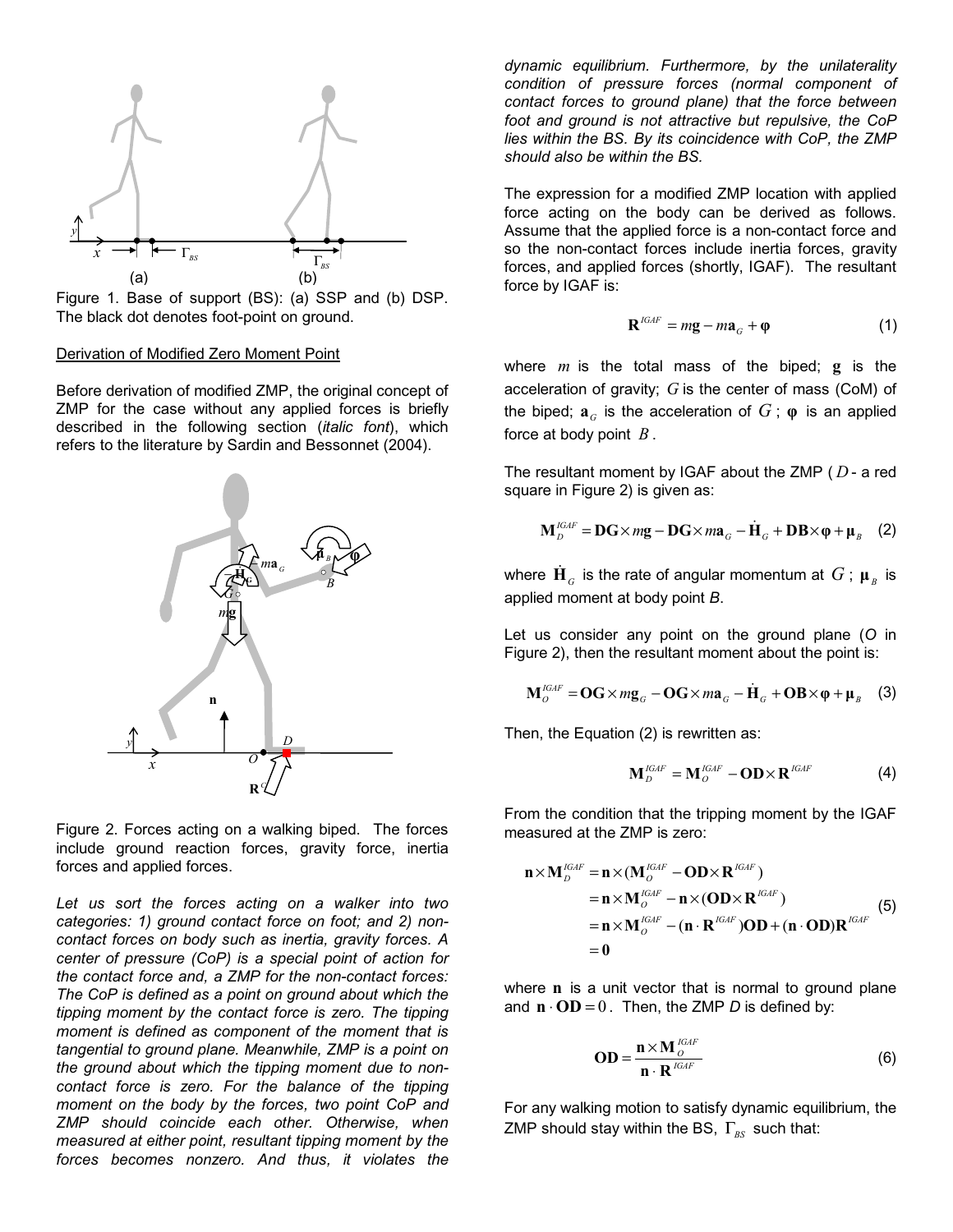$$
\mathbf{D} \in \Gamma_{BS}, \qquad \Gamma_{BS} = \{x \mid \xi_m \le x \le \xi_M\} \tag{7}
$$

where  $\zeta_m$ , $\zeta_M$  are the lower and upper bounds of the BS as in Figure 2. The Equation (6) corresponds to the final form of the ZMP location derived in the literature by Sardin and Bessonnet (2004).

#### Dynamic Stability by ZMP Margin

Generally, the ZMP falls within the boundary of the BS for the dynamic equilibrium. The concept of dynamic stability comes from the notion that a motion is more stable as the distance between the ZMP and the boundary of the BS increases. Assume that the ZMP is actually on the boundary of the BS, and external loads perturb its position such that it crosses the boundary, which is physically invalid. This perturbation will result in the body tipping over or falling unless measures are taken to reposition the BS (i.e. stepping forward or backward).

## **FORMULATION**

The current motion prediction methods are based on gradient-based optimization with inverse dynamics. To maximize the adaptability of this method, this study strives to use the minimum number of artificial constraints: only the stepping pattern constraint is imposed. Other gait parameters like optimal step size, duration of each gait stage, and the initial and final postures are optimized through analysis. The following describes the optimization formulation along with the cost/constraint function definitions.

#### PROBLEM DEFINITION

The optimization formulation for dynamic motion prediction of human gait is described as follows:

Find:

$$
\mathbf{\Theta} = \{\hat{q}_{_{ki}}, \hat{t}_{_j}\} \quad (1 \le i \le n_{_{ctrl}}, 1 \le k \le n_{_{dof}}, 1 \le j \le n_{_{knot}}) \tag{8}
$$

that minimize:

$$
F(\mathbf{\Theta}) = \int_0^T f^{DS}(\mathbf{q}(\mathbf{\Theta}, t), \dot{\mathbf{q}}(\mathbf{\Theta}, t), \ddot{\mathbf{q}}(\mathbf{\Theta}, t)) dt ,
$$
 (9.a)

$$
\mathbf{q}(\mathbf{\Theta},t) = \{q_k(\mathbf{\Theta},t) \, | \, q_k = \sum_{i}^{n_{\text{def}}}{\hat{q}_{ki}N_i(t,\hat{t}_j), \, 1 \le k \le n_{\text{dof}}} \tag{9.b}
$$

and subject to:

$$
H^{l}(\mathbf{\Theta}) = \int_{0}^{T} \widetilde{h}^{l}(\mathbf{q}(\mathbf{\Theta},t), \dot{\mathbf{q}}(\mathbf{\Theta},t), \ddot{\mathbf{q}}(\mathbf{\Theta},t))^{2} dt, \quad (1 \leq l \leq n_{\text{cnstr}}) \tag{10.8}
$$
  
= 0

$$
\widetilde{h}^i = \begin{bmatrix} h^{EQ}(\ddot{\mathbf{q}}(\mathbf{\Theta},t), \dot{\mathbf{q}}(\mathbf{\Theta},t), \mathbf{q}(\mathbf{\Theta},t)) & \text{(equality)} \\ \max[h^{NEQ}(\ddot{\mathbf{q}}(\mathbf{\Theta},t), \dot{\mathbf{q}}(\mathbf{\Theta},t), \mathbf{q}(\mathbf{\Theta},t), 0] & \text{(inequality)} \end{bmatrix} \tag{10.b}
$$

where **Θ** is a set of design variables that includes control points  $\hat{q}_{ki}$  s and knots  $\hat{t}_j$  s. The parameters  $n_{\text{crit}}$  ,  $n_{\text{dof}}$ ,  $n_{\text{knot}}$  are respectively the number of control points, the degrees of freedom, and the number of knots. *F*(**Θ**) is a cost function that is the integral of dynamic

stability,  $f^{DS}$  over time. T is the total travel time for motion and **q**(**Θ**,*t*) denotes the profiles of joint angle rotations and pelvis translations. The profiles are approximated by cubic B-spline curves in the form of linear combinations of the control points,  $\hat{q}_{ki}$ , and the corresponding basis functions,  $N_i(t, \hat{t}_i)$ , as in Equation (9.b).  $H^1(\Theta)$  is a square sum of various performance measure violations,  $\widetilde{h}^i$  . The performance measures are sorted into those that are equality conditions,  $h^{EQ}$ , and those that are less-than-inequality conditions,  $h^{NEG}$ . The max function in Equation (10.b) filters out the negative values of  $h^{NEC}$  and thus returns only its positive values, which are violations of the performance measures.

#### STEPPING PATTERN CONTROL

The cost and constraint functions are implicitly governed by stepping pattern control. It specifies which foot-points are in contact with the ground at each gait stage. In the proposed methods, the motion during a single gait stage is approximated by a B-spline curve segment between two consecutive knots (local time axis). So, the stepping control can be expressed as function of time and knots

instead of gait stage, denoted by  $\Psi_C(t, \hat{\mathbf{t}})$ :

$$
\Psi_C(t, \hat{\mathbf{t}}) = \{ f \mid y_{\eta}(t) = 0 \text{ for } \hat{t}_j \le t < \hat{t}_{j+1} \}
$$
  
\n
$$
\hat{\mathbf{t}} = \{ \hat{t}_j \mid 1 \le j \le n_{knot} \}
$$
\n(11)

where  $y_{\eta}(t)$  is y-coordinate of foot-point  $\eta$  and  $\hat{\textbf{t}}$  is a set of knots. In addition, the stepping pattern control also specifies the leading foot-point  $\eta_i(t, \hat{t})$  and tailing footpoint  $\eta_{\tau}(t,\hat{\mathbf{t}})$  such that;

$$
\eta_{\tau}(t,\hat{\mathbf{t}}) = \{\eta \mid x_{\eta}(\mathbf{q}) \le x_{\gamma}(\mathbf{q}) \text{ for } \forall \gamma \in \Psi_{C}(t,\hat{\mathbf{t}}), \eta \in \Psi_{C}(t,\hat{\mathbf{t}})\}\
$$

$$
\eta_{L}(t,\hat{\mathbf{t}}) = \{\eta \mid x_{\eta}(\mathbf{q}) \ge x_{\gamma}(\mathbf{q}) \text{ for } \forall \gamma \in \Psi_{C}(t,\hat{\mathbf{t}}), \eta \in \Psi_{C}(t,\hat{\mathbf{t}})\}\
$$
(12)

Then, the upper and lower bounds for BS are given as:

$$
\xi^{m}(\mathbf{q},t) = x_{\eta_{T}}(\mathbf{q}), \xi^{M}(\mathbf{q},t) = x_{\eta_{T}}(\mathbf{q}).
$$
 (13)

It is possible to simulate anthropometric walking by imposing practical walking patterns such as toe-off at the beginning of swinging stage and heel landing at the end of it.

#### TIME DISCRETIZATION

As in Equation (9.a) and (10.a), the cost/constraint function is the integral of the corresponding performance measure over time. Using the trapezoidal rule, the integral term can be replaced by the sum of the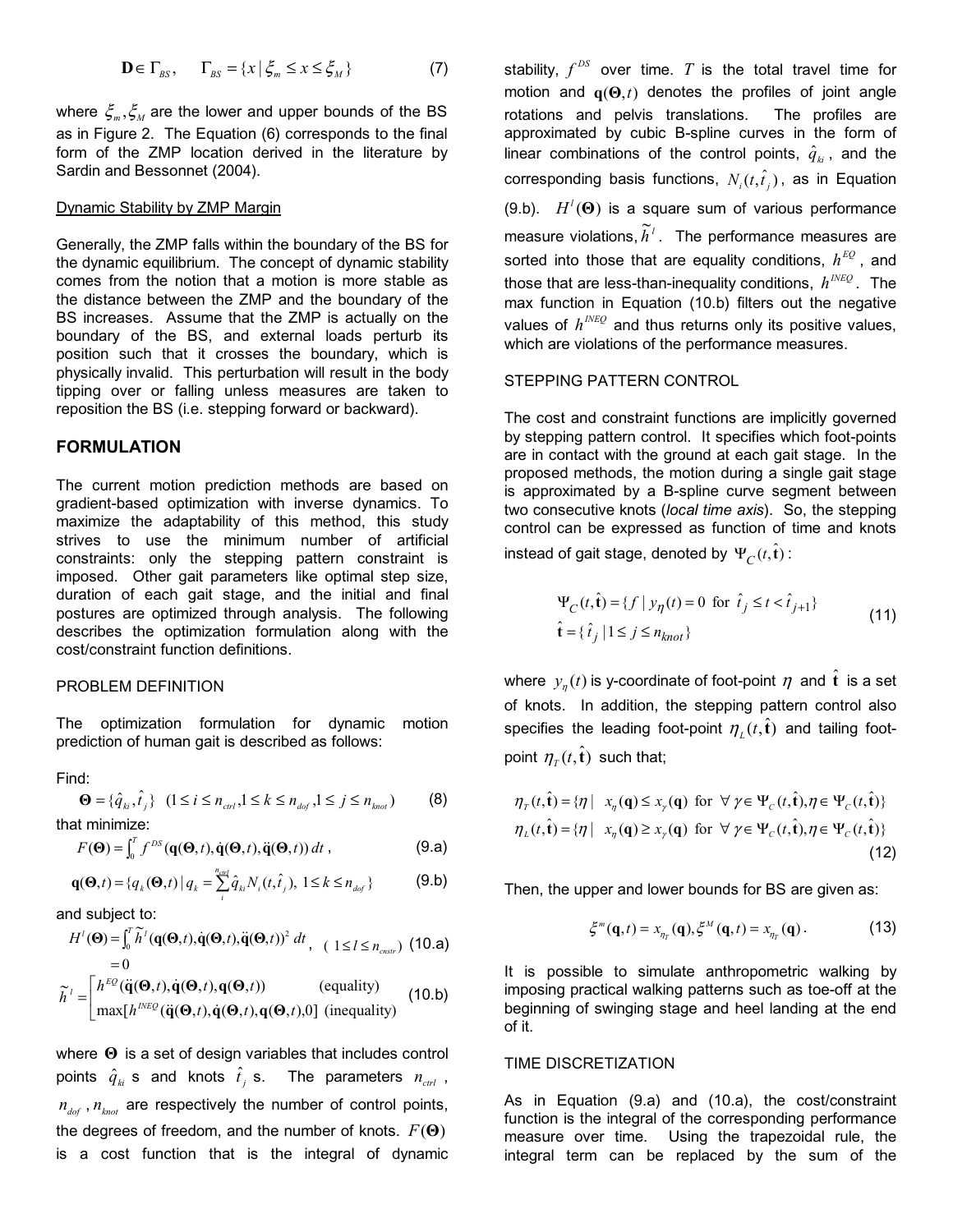performance measure at discrete time frames, namely sample time frames. Here, the sample time frames are chosen to be uniformly-distributed over a local time axis such that:

$$
t_{jp} = p \frac{(\hat{t}_{j+1} - \hat{t}_j)}{n_{sample}} + \hat{t}_j \ \ (1 \le p \le n_{\text{smpl}}) \,. \tag{14}
$$

where  $t_{\hat{p}}$  is the  $p^{\hat{m}}$  sample time frame in the  $j^{\hat{m}}$  local time axis and  $n_{sample}$  is the number of sample time frames per a gait stage. Then the cost function can be rewritten as:

$$
F(\mathbf{\Theta}) = \int_0^T f^{TOP} (\mathbf{q}(\mathbf{\Theta}, t), \dot{\mathbf{q}}(\mathbf{\Theta}, t), \ddot{\mathbf{q}}(\mathbf{\Theta}, t)) dt
$$
  
\n
$$
\approx \sum_j \left\{ \sum_p f^{TOP} (\mathbf{q}(\mathbf{\Theta}, t_p), \dot{\mathbf{q}}(\mathbf{\Theta}, t_p), \ddot{\mathbf{q}}(\mathbf{\Theta}, t_p)) \Delta t_j \right\}, (15)
$$
  
\n
$$
\Delta t_j = \frac{(\hat{t}_{j+1} - \hat{t}_j)}{n_{sample}}
$$

where  $\Delta t$  is time step size between sample time frames

at the  $j<sup>th</sup>$  gait stage. By letting the sample time frame be a function of knots, such distribution ensures the continuity of cost/constraint gradient over knot changes. Continuity is crucial when providing correct search directions to the gradient-based optimizer.

#### COST FUNCTION

To minimize the cost function, dynamic stability needs to be maximized. There are two ways to increase dynamic stability by minimizing  $f^{DS}$ : (a) increase the margin of ZMP to the border of SR, and (b) increase the support region span.

$$
f^{DS}(\mathbf{q}, \dot{\mathbf{q}}, \ddot{\mathbf{q}}, t) = (x_{ZMP}(\mathbf{q}, \dot{\mathbf{q}}, \ddot{\mathbf{q}}) - \xi^m(\mathbf{q}, t))(x_{ZMP}(\mathbf{q}, \dot{\mathbf{q}}, \ddot{\mathbf{q}}) - \xi^M(\mathbf{q}, t))
$$
\n(16)

where  $x_{ZMP}(\mathbf{q}, \dot{\mathbf{q}}, \ddot{\mathbf{q}})$  is the x-coordinate of ZMP and  $x_n$  is x-coordinate of foot-point  $\eta$ .

#### CONSTRAINTS

There are several types of performance measures for gait motion prediction: 1) joint angle limits, 2) moment equilibrium, 3) no foot-ground slippage, 4) no foot-ground penetration, 5) no foot-ground slippage condition and 6) initial/final conditions for the left foot toe. The constraint condition for joint angle limits is given as follows:

$$
q_k^L \le q_k(\mathbf{\Theta}, t) \le q_k^U \quad \text{for } 1 \le k \le n_{\text{dof}} \quad t \in [0, T] \tag{17}
$$

where  $q_k$  is the  $k^{th}$  degrees of freedom representing either joint angle or pelvis translation at time frame t; and,

 $q_k^L$  and  $q_k^U$  are its upper and lower limits respectively. The conditions for moment equilibrium in two-dimensions is given in inequalities as:

$$
\xi^{m}(\mathbf{q},t) \leq x_{ZMP}(\mathbf{q},\dot{\mathbf{q}},\ddot{\mathbf{q}}) \leq \xi^{M}(\mathbf{q},t). \tag{18}
$$

The constraint for no foot-ground slippage ensures that the horizontal velocity of the foot-points contacting the ground contact is zero. The condition is given as follows:

$$
\dot{x}_{\eta}(\mathbf{q},t) = 0 \text{ for } \eta \in \Psi_c \tag{19}
$$

where  $\dot{x}_n$  denotes the velocity in x-direction of the footpoint  $\eta$ . The constraint for no ground penetration imposes the condition that the foot-points that are not in ground contact stay above ground level. This constraint is stated as follows:

$$
y_{\eta}(\mathbf{q},t) \ge 0 \text{ for } \eta \in \Psi_F(t,\hat{\mathbf{t}})
$$
 (20)

where  $\Psi_F = \Psi_C^C$  is the set of foot-points that are not in ground contact. The initial/final conditions for the left foot are stated as follows:

$$
x_{LFT}(\mathbf{q}, t=0) = x_{IC}
$$
  
\n
$$
x_{LFT}(\mathbf{q}, t=T) = x_{FC}
$$
 (21)

where  $x_{LFT}$  is the x-coordinate of the left foot-toe. The values  $x_{IC}$  and  $x_{FC}$  are the locations at the initial and final time frames.

#### **NUMERICAL EXAMPLES**

#### HUMAN LINKAGE MODEL

The proposed motion prediction methods are tested for practicality and robustness by using a simpler human model. This human body is modeled as multi-linkage system that is planar and consists of 13 DOF. There are 2 degrees of freedom for global translation of the pelvis  ${x, y}$  and 11 DOF for the relative joint angles  $\{\theta_1, \theta_2, \dots, \theta_n\}$ . All joint displacements are defined in the Sagittal plane. The mass of each body link is concentrated at its center of gravity (Table 1) and the rotational moment of inertia is neglected. Since the virtual human does not have a neck and head, theirs masses are combined to a trunk mass. The trunk orientation, or sway motion, is measured by the angle  $\theta$ <sub>7</sub>, which is relative to the global vertical y-axis. The other angles are measured relative to the angle of upper body link that is closer to the pelvis as illustrated in Figure 3.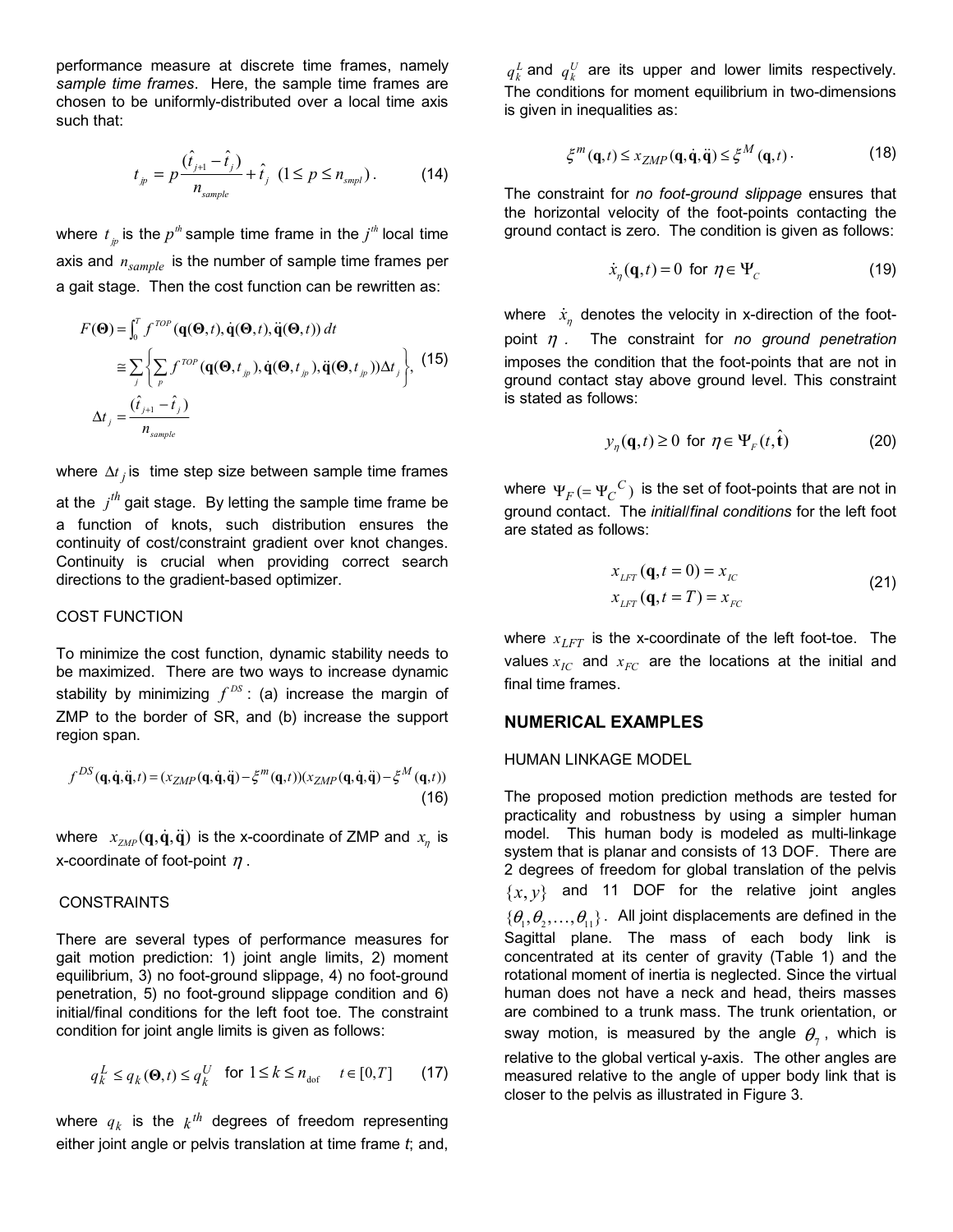

Figure 3. The 13-DOF human linkage model; there are two degrees of freedom for pelvis translation and eleven degrees of freedom for the relative joint angles.

Table 1. The mass distribution of body [Winter, D. A. (1979)].

| $m_{23}/\overline{m}$ , $m_{56}/\overline{m}$ (foot)            | $1.45\,(%)$ |
|-----------------------------------------------------------------|-------------|
| $m_{12}/\overline{m}$ , $m_{45}/\overline{m}$ (shank)           | 4.65        |
| $m_{01}/\overline{m}$ , $m_{04}/\overline{m}$ (thigh)           | 10.0        |
| $m_{07}/\overline{m}$ (trunk+head+neck)                         | 57.8        |
| $m_{710}/\overline{m}$ , $m_{78}/\overline{m}$ (upper arm)      | 2.8         |
| $m_{1011}/\overline{m}$ , $m_{89}/\overline{m}$ (fore arm+hand) | 22          |

 $(m \text{ is a total mass}=80 \text{ kg})$ 

## PUSHING MOTION

The example is for simulation of a biped pushing a load while walking. The load is modeled as a constant force acting on the shoulder and in the opposite direction as the movement. The resistant force is caused by the friction between the object being pushed and the ground. To illustrate the adaptability of this dynamic motion simulation two cases are shown. The first case uses an external force of 250 N (Figure 4) and the second case uses an external force of 500 N (Figure 5). The stepping pattern control is specified as in Table 1. The initial and final conditions are given as positions of the left footpoints and are two meters away.

| Gait<br>stage | $\Psi_c$ | $\eta_{\scriptscriptstyle T}$ | $\eta_{L}$ |
|---------------|----------|-------------------------------|------------|
| $1$ (LDS)     | LH, RT   | RT                            | LН         |
| 2(LSS)        | LH, LT   | LH                            | LT         |
| 3(RDS)        | LT, RH   | LT                            | RH         |
| 4(RSS)        | RH, RT   | RH                            | RT         |
| 5(LDS)        | LH, RT   | RT                            | LН         |
| 6(LSS)        | LH, LT   | LH                            | LT         |
| 7(RDS)        | LT, RH   | LT                            | RH         |
| 8(RSS)        | RH, RT   | RH                            | RT         |
| 9(LDS)        | RT, LH   | RT                            | LН         |

(LH= left foot heel, LT= left foot toe, RH=right foot heel and RT= right foot toe)



Figure 4. Pushing an object (resistance force = 250 N).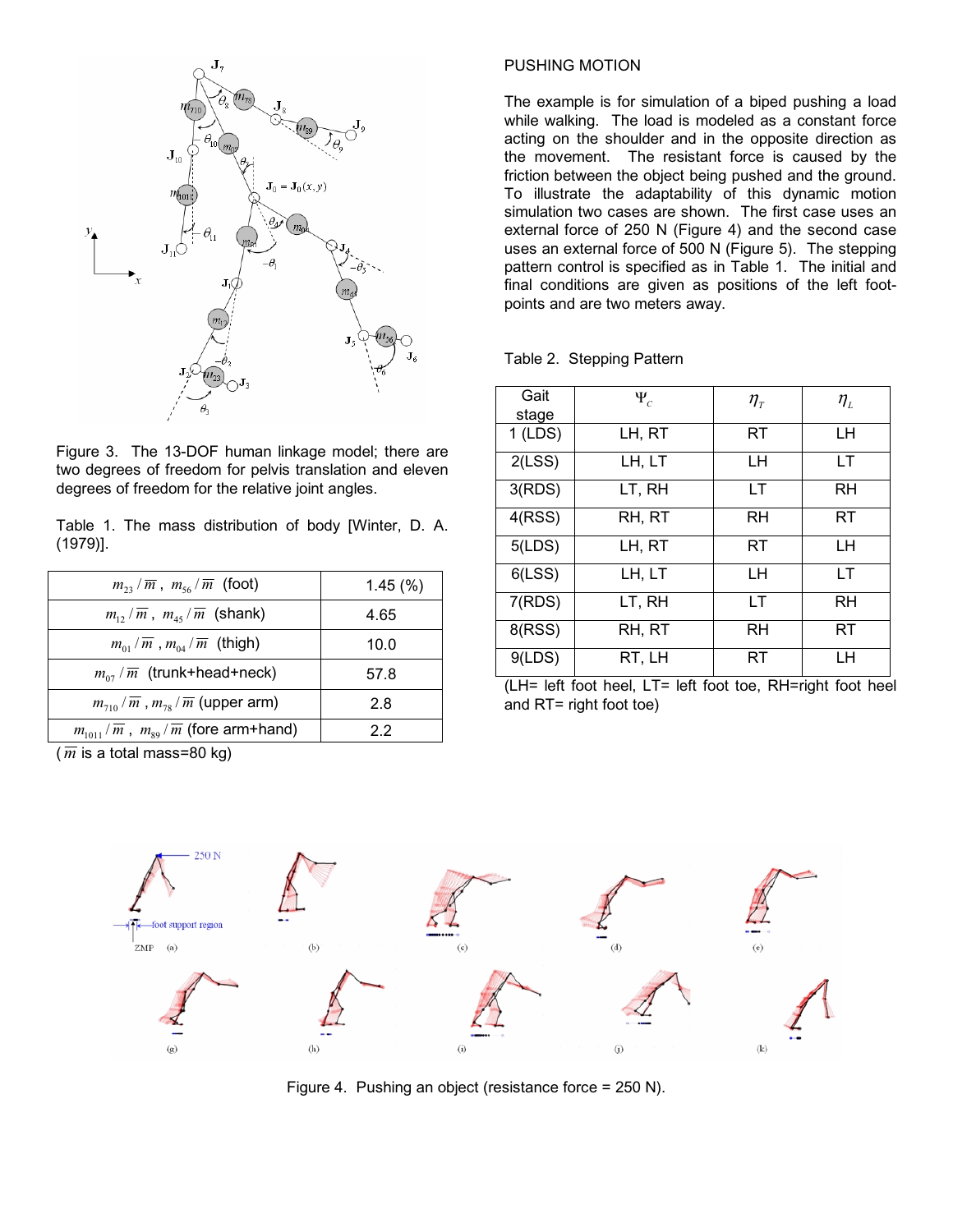

Figure 5. Pushing an object (resistance force = 500 N).



Figure 6. Climbing on the slope with  $\alpha$  =0.5 (rad).



Figure 7. Pick-up and delivery

#### CLIMBING

The predicted climbing motion is actually very similar to that in pushing motion (Figure 6). In climbing, the tangential component of gravity to the slope acts in the opposite direction as motion just as the external force did in the pushing example. Since the friction force is assumed large enough in this study, the human will not slip along the slope in the Figure. But friction is very important in practices when the normal component of the IGEF to the slope becomes smaller as the slope increases and, the friction force may not be large enough to prevent slipping.

#### PICK-UP AND DELIVERY

The third example shows the lifting, carrying, and delivery of an object weighing 250 N (Figure 7). To simulate the picking-up motion and delivery, the hand locations are specified at initial and final time frames instead of foot locations. The object weight is applied as a constant external force acting downward on the hands. The magnitude of this external force is 125 N applied to each hand.